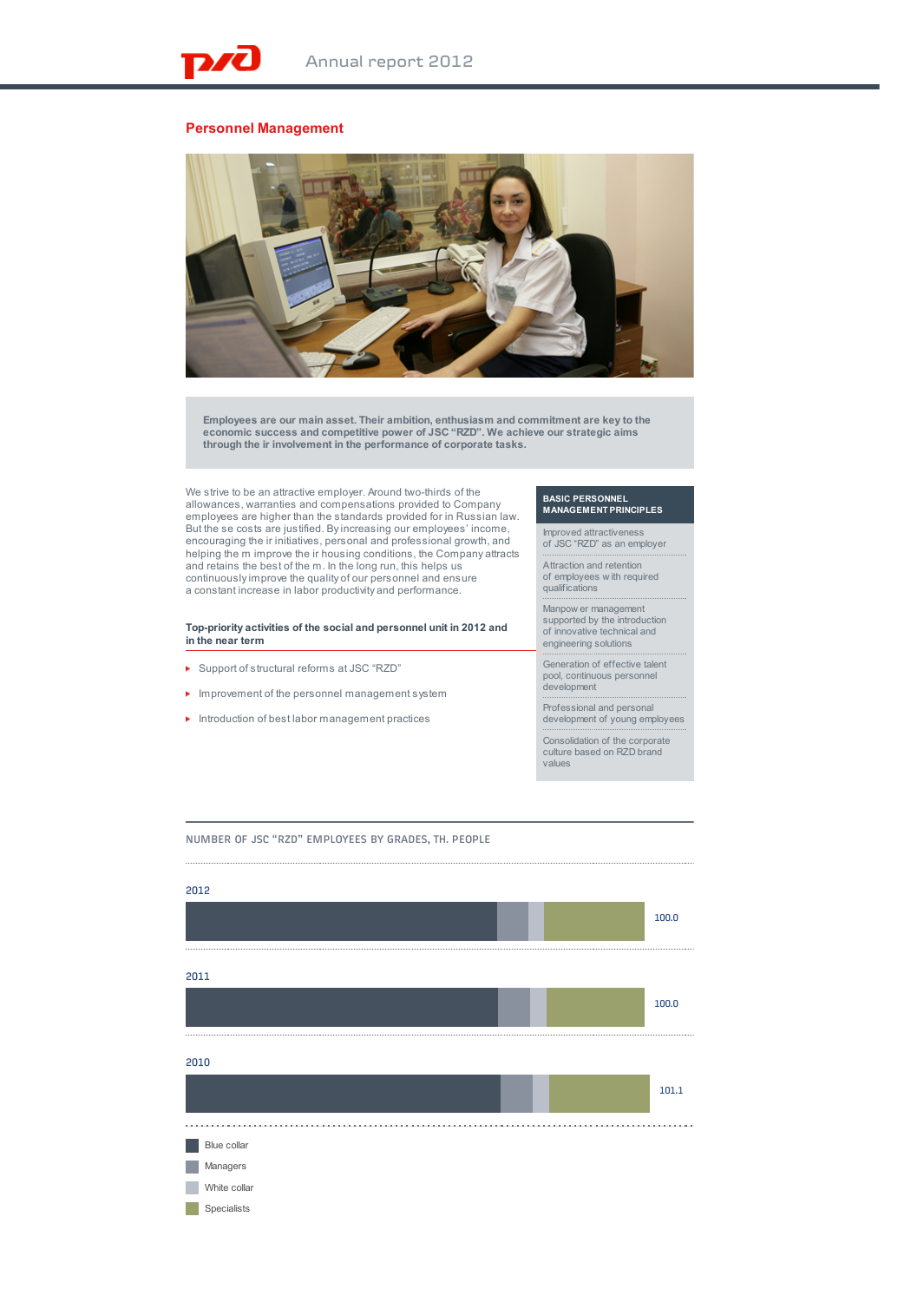

PAYROLL AGE PATTERN, %, TH. PEOPLE

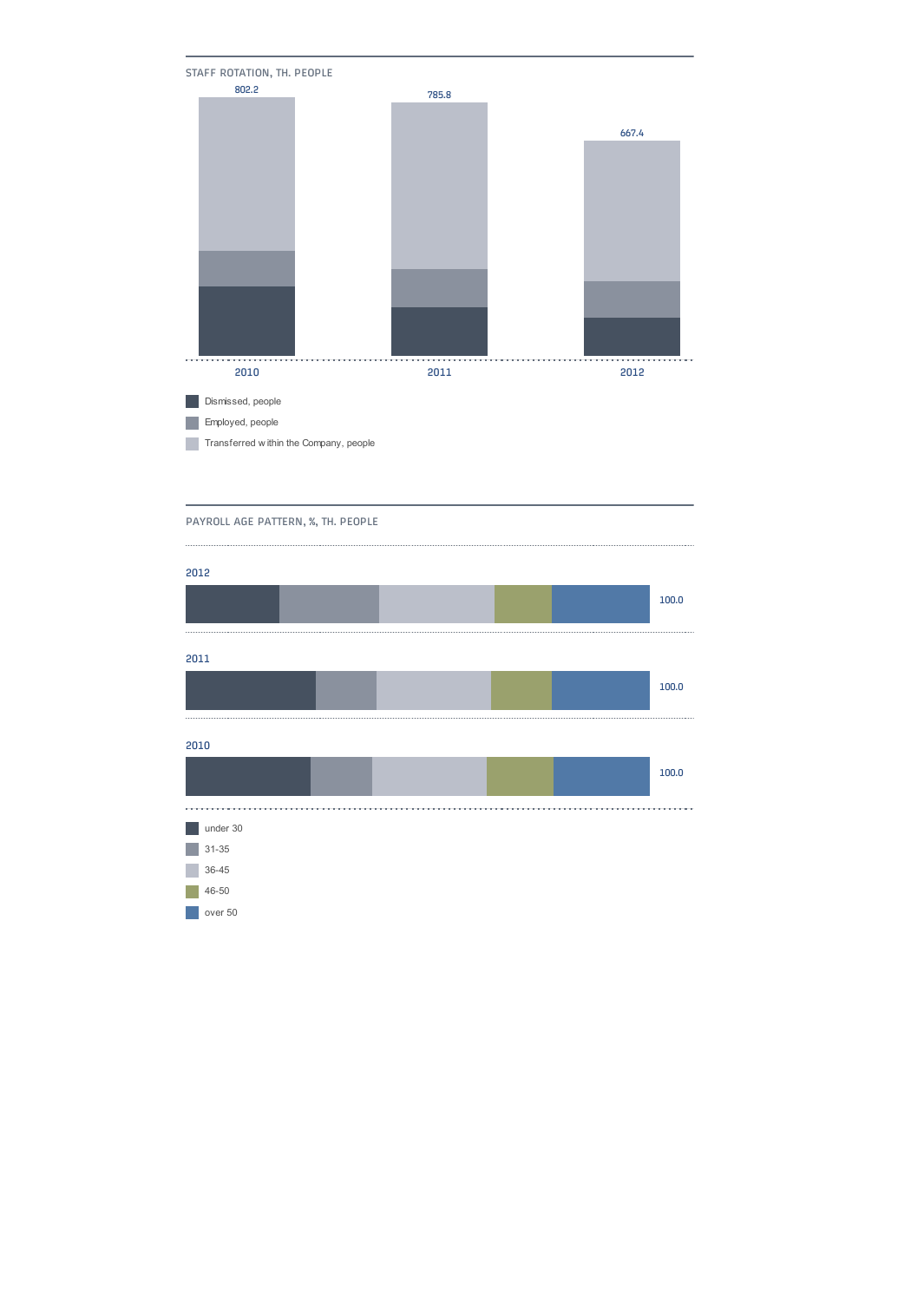AVERAGE AGE OF EMPLOYEES, YEARS

GENDER COMPOSITION,%, TH. PEOPLE







**Share of employees with higher education** 

**Share of employees with intermediate vocational education** 

In 2012, the Company removed its largest branch — the Central Infrastructure Directorate. Given that structural reforms must be backed up by relevant changes in the personnel management system as well,<br>a target model of social and personnel unit processes was developed, which serves as the basis for the<br>development of reg